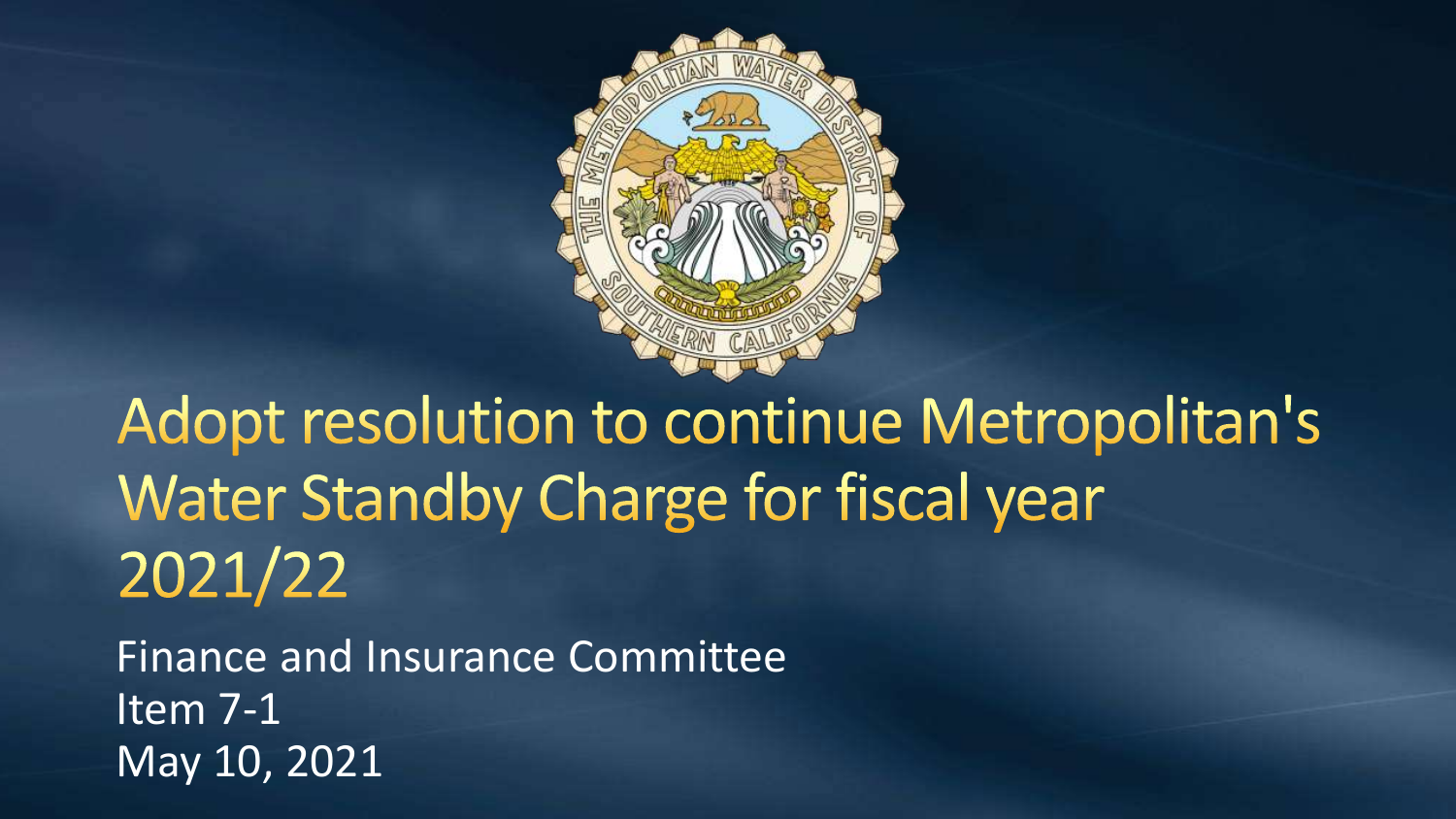## **Standby Charge Program**

- Collected within service area of 22 member agencies participating in the program since FY 1993/94
- **Produces annual revenue of about \$43.9 million** 
	- Applied towards participating agencies' Readiness-to-Serve (RTS) Charge obligation
- Standby Charge has been collected at rates that do not exceed the rates set in FY 1993/94
	- Charge per acre or parcel if less than an acre ranges from \$5.00 to \$14.20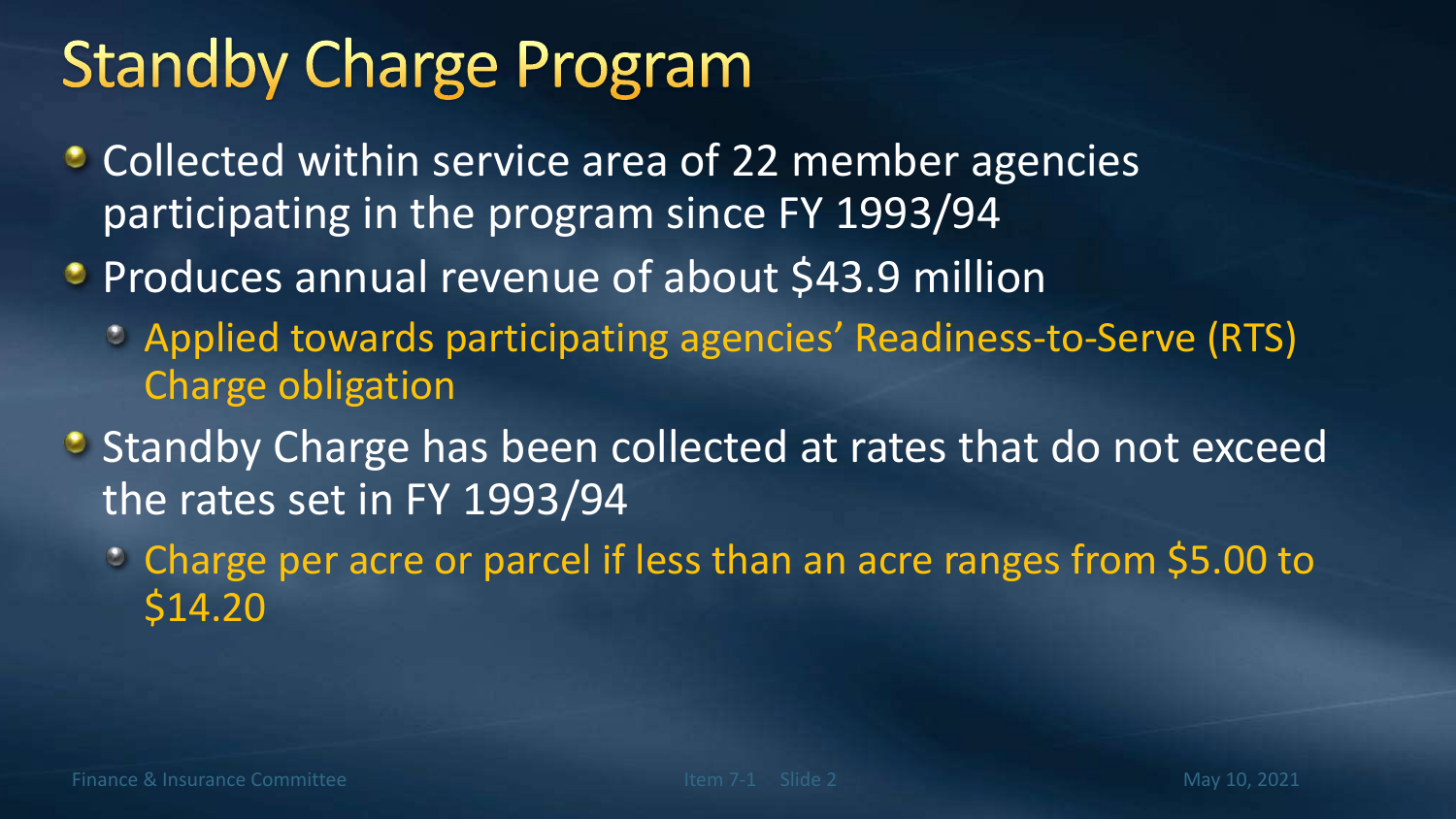## **Board Action – RTS and Standby Charges**

- **April 2020: Board adopted the Readiness-to-Serve Charge for CY** 2021 at \$130 million
	- May 2020: Board adopted resolution to continue Water Standby Charge for FY 2020/21
- April 2021: Board adopted the Readiness-to-Serve Charge for CY 2022 at \$140 million
	- May 2021: Board to consider Resolution to continue Water Standby Charge for FY 2021/22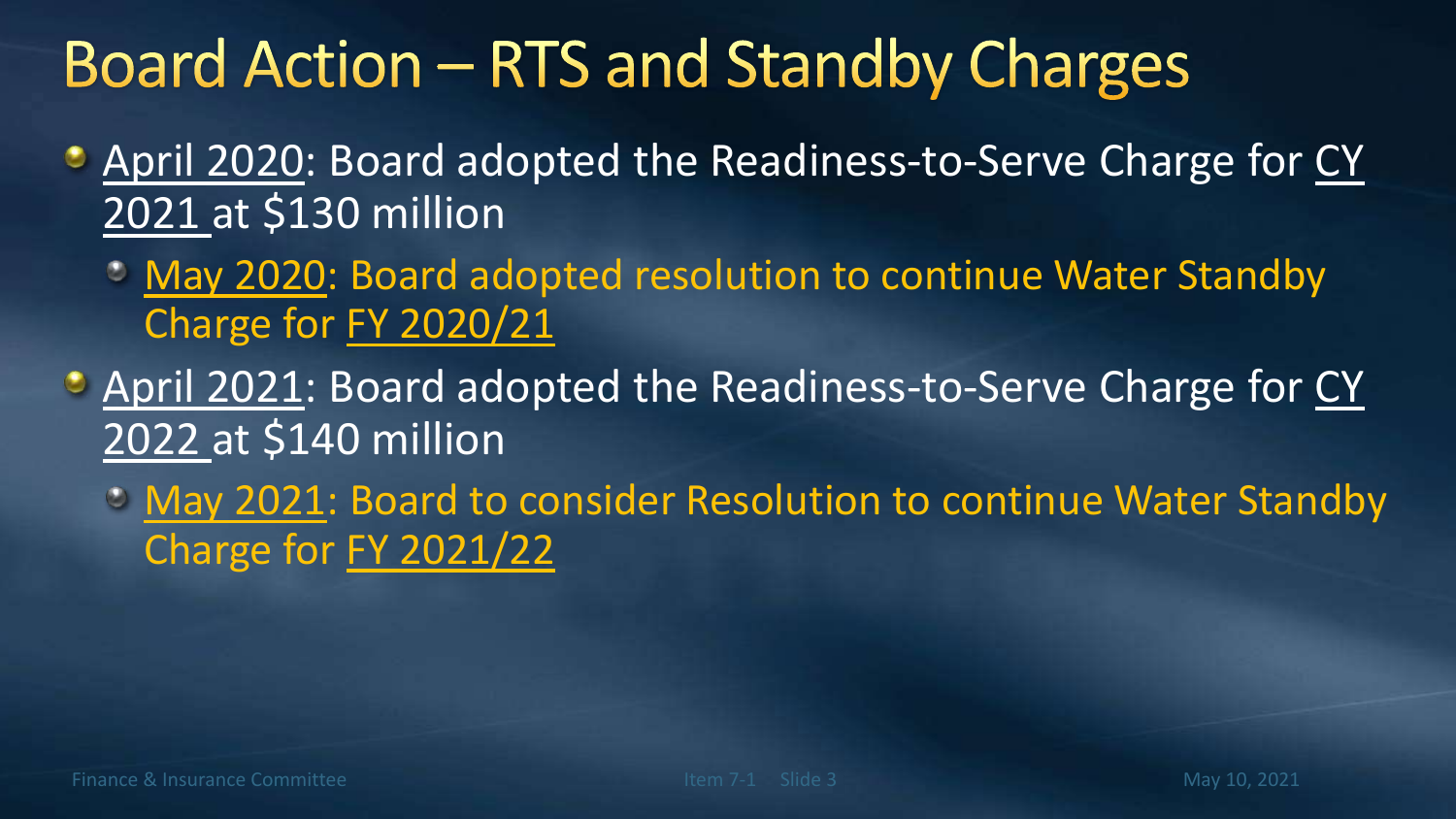## **Board Options**

- Option #1 Adopt the resolution to continue the Standby Charge for fiscal year 2021/22.
- $\bullet$  Option #2 Do not adopt the resolution to continue the Standby Charge for fiscal year 2021/22, which would require the participating member agencies to pay the full RTS Charge directly to Metropolitan, rather than having a portion collected through the Standby Charge.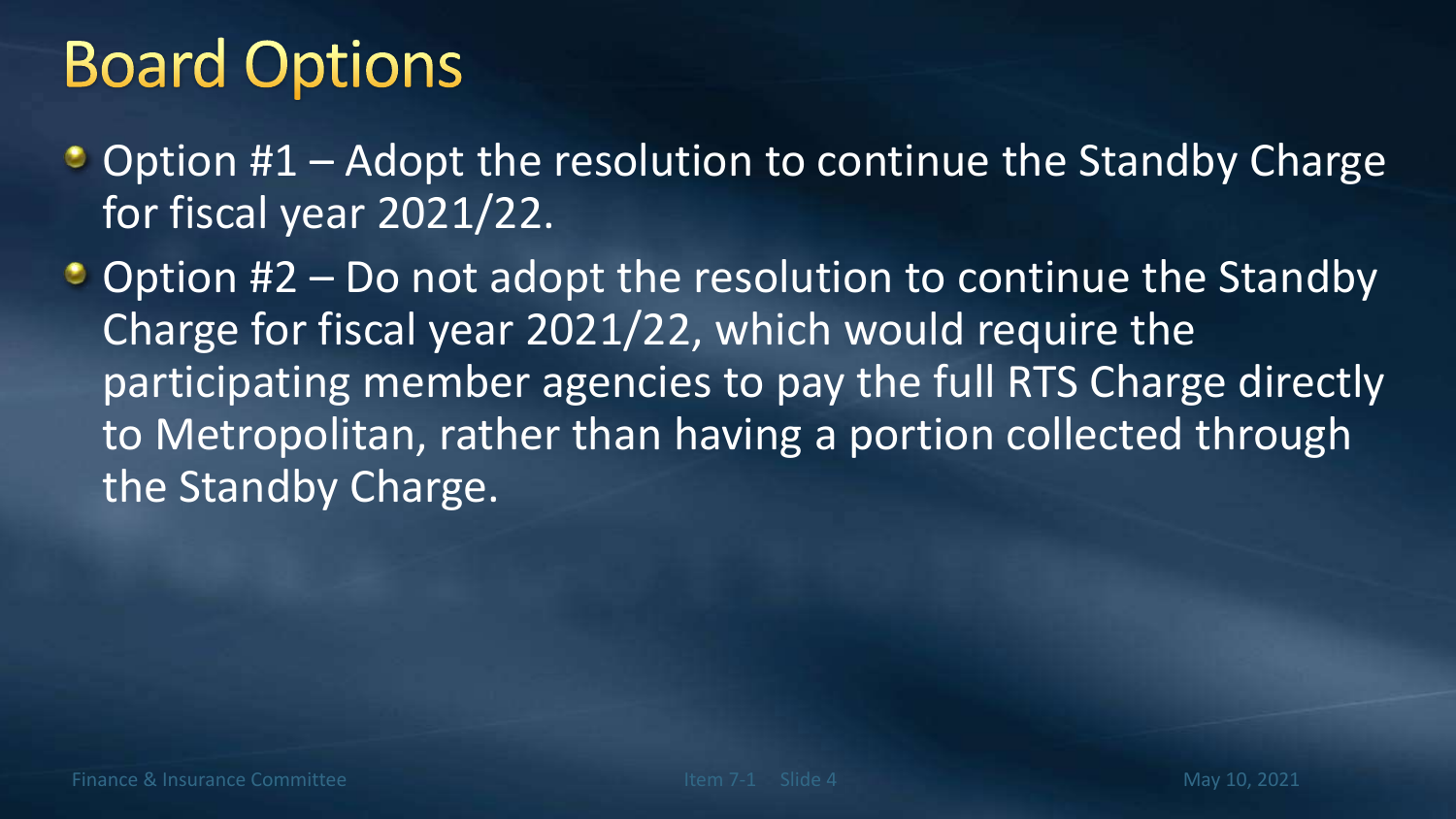## Recommendation

Option #1 – Adopt resolution to continue the Standby Charge for  $\bullet$ fiscal year 2021/22.